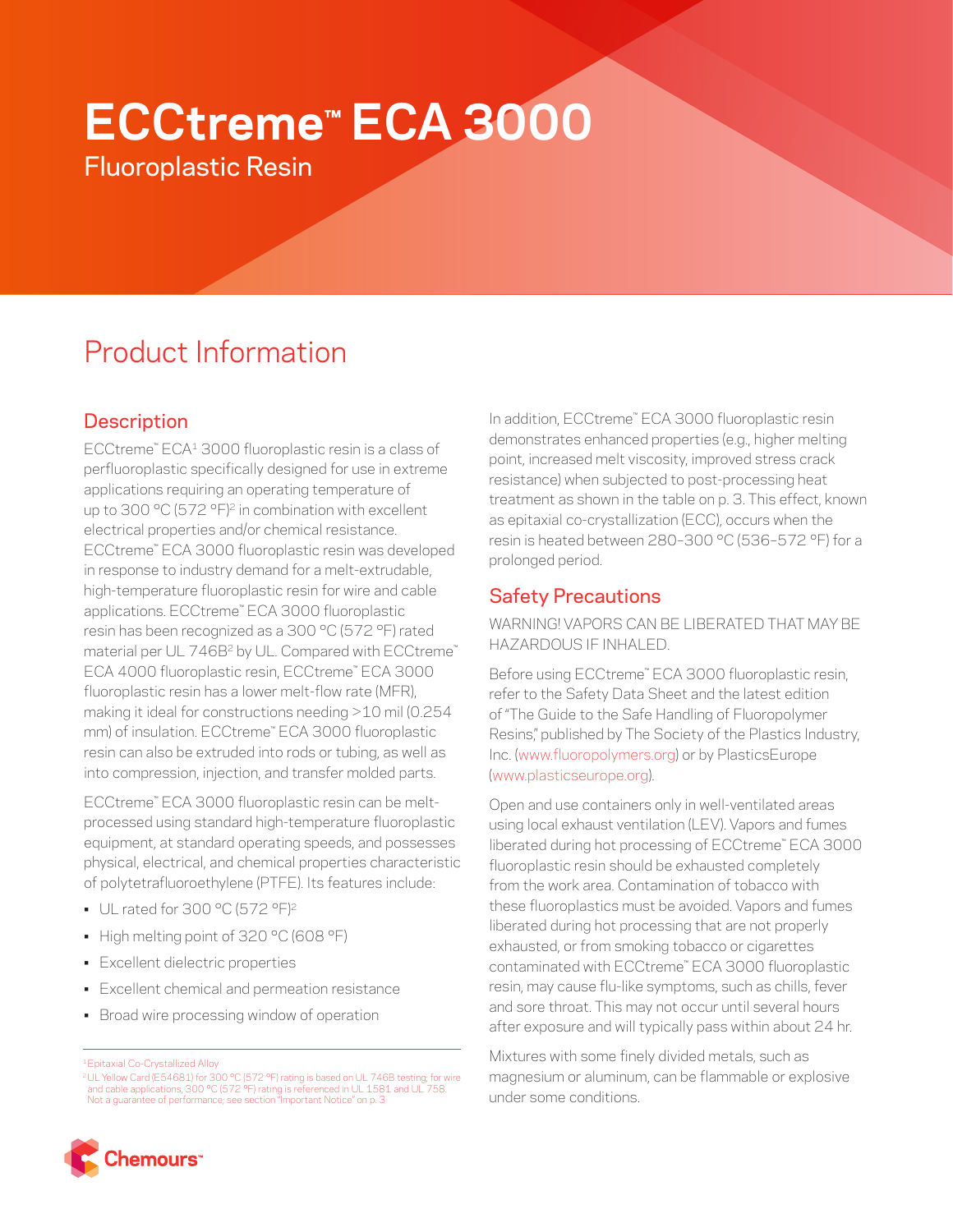#### Storage and Handling

The properties of ECCtreme™ ECA 3000 fluoroplastic resin are not affected by storage time. Ambient storage conditions should be designed to avoid airborne contamination and water condensation on the resin when it is removed from containers.

### Freight Classification

ECCtreme™ ECA 3000 fluoroplastic resin is classified as "Plastics, Materials, Pellets."

#### Packaging

ECCtreme™ ECA 3000 fluoroplastic resin is supplied in 25 kg, single layer, plastic bags.

#### Processing Guidelines

ECCtreme™ ECA 3000 fluoroplastic resin can be processed by conventional fluoroplastic melt extrusion and injection, compression, and transfer molding processes. For wire and cable applications, the processing window is large; wire constructions from AWG 30 gauge to AWG 4 gauge with 10–75 mil of insulation have been produced. ECCtreme™ ECA 3000 fluoroplastic resin processes best in a typical tubing draw-down extrusion using the same temperature profile as other fluoroplastics. Corrosion-resistant metals should be used in contact with molten fluoroplastic resin. Extruder barrel should be long, relative to diameter, to provide residence time for heating the resin.

For more detailed processing information, including recommended draw-down ratios (DDR) and molding parameters, consult your Chemours representative. For recommendations specific to transfer molding, consult the ECCtreme™ ECA addendum ("Application Processing Profile for Transfer Molding of ECA ECCtreme™ Fluoroplastics") to the "Teflon™ /Tefzel™ Transfer Molding Guide"

#### Extrusion Equipment

ECCtreme™ ECA 3000 fluoroplastic resin is fabricated using the same melt-processing techniques as other thermoplastics. A brief description of the extrusion equipment used with ECCtreme™ ECA 3000 fluoroplastic resin is given here; for more detailed processing information, consult the Chemours bulletin "Teflon™ / Tefzel™ Melt Extrusion Guide," which can be obtained from your Chemours representative. Molten fluoroplastic resins are corrosive to many metals; therefore, special corrosion-resistant materials must be used for all parts of extrusion equipment that come into contact with the

melt. Corrosion is likely to occur if dead spots exist in the equipment, processing temperatures are too high, or hold-up time is too long. In addition, resin degradation will accelerate corrosion. Nickel-based alloys, such as Hastelloy<sup>3</sup>, Inconel<sup>4</sup>, Monel<sup>4</sup>, and Xaloy<sup>5</sup>, are the materials of choice. Hardened nickel plate can be used, but even small holes, chips, or cracks in the plating can compromise its performance. Chrome-plated materials are not recommended. Additional information on materials of construction can be obtained from your Chemours representative. Extruder barrels should be long, relative to diameter, to provide residence time for heating the resin to approximately 390 °C (730 °F). A 1.5- to 2.5-in extruder with a barrel length to diameter ratio of 24:1 or higher is recommended for larger diameter extruders and 30:1 for smaller diameter extruders extruding ECCtreme™ ECA 3000 fluoroplastic resin. Extruder barrels should have four to five independently controlled heater zones with temperature controllers capable of accurate operation ( $\pm 0.6$  °C [ $\pm 1$  °F]) in the temperature range of 316–425 °C (600–800 °F). Heaters should be made of cast bronze or aluminum. Controllers with proportional-integral-derivative (PID) action or equivalent are recommended. A melt thermocouple and melt pressure probe should be installed in the adapter section of the extruder. To obtain an accurate measurement, the thermocouple should protrude into the melt flow sufficient to measure its temperature, not the metal surrounding it.

Degradation of the resin during processing greatly reduces the performance of ECCtreme™ ECA 3000 fluoroplastic resin in stringent applications. Degradation is caused by excessively high melt temperatures, long residence time in the extruder, and/or excessive shear from the screw. In general, increases in the MFR greater than 10% during extrusion should be avoided. Other processing conditions that can reduce the resin's performance include melt fracture, very low or uneven melt temperatures, and the presence of hydrocarbon or silicone oils, which act as stress-crack promoters. It is strongly recommended that an ECCtreme™ ECA 3000 fluoroplastic resin-based color concentrate be selected for custom-colored applications. Use of alternative materials in the color concentrate could result in a reduction in the physical properties of ECCtreme™ ECA 3000 fluoroplastic resin, as well as decreased processibility.

<sup>5</sup>Xaloy is a registered trademark of Xaloy Inc., New Brunswick, NJ.

<sup>&</sup>lt;sup>3</sup> Hastelloy is a registered trademark of Cabot Corporation, Kokomo, IN. <sup>4</sup> Inconel and Monel are registered trademarks of International Nickel Company, Huntington, WV.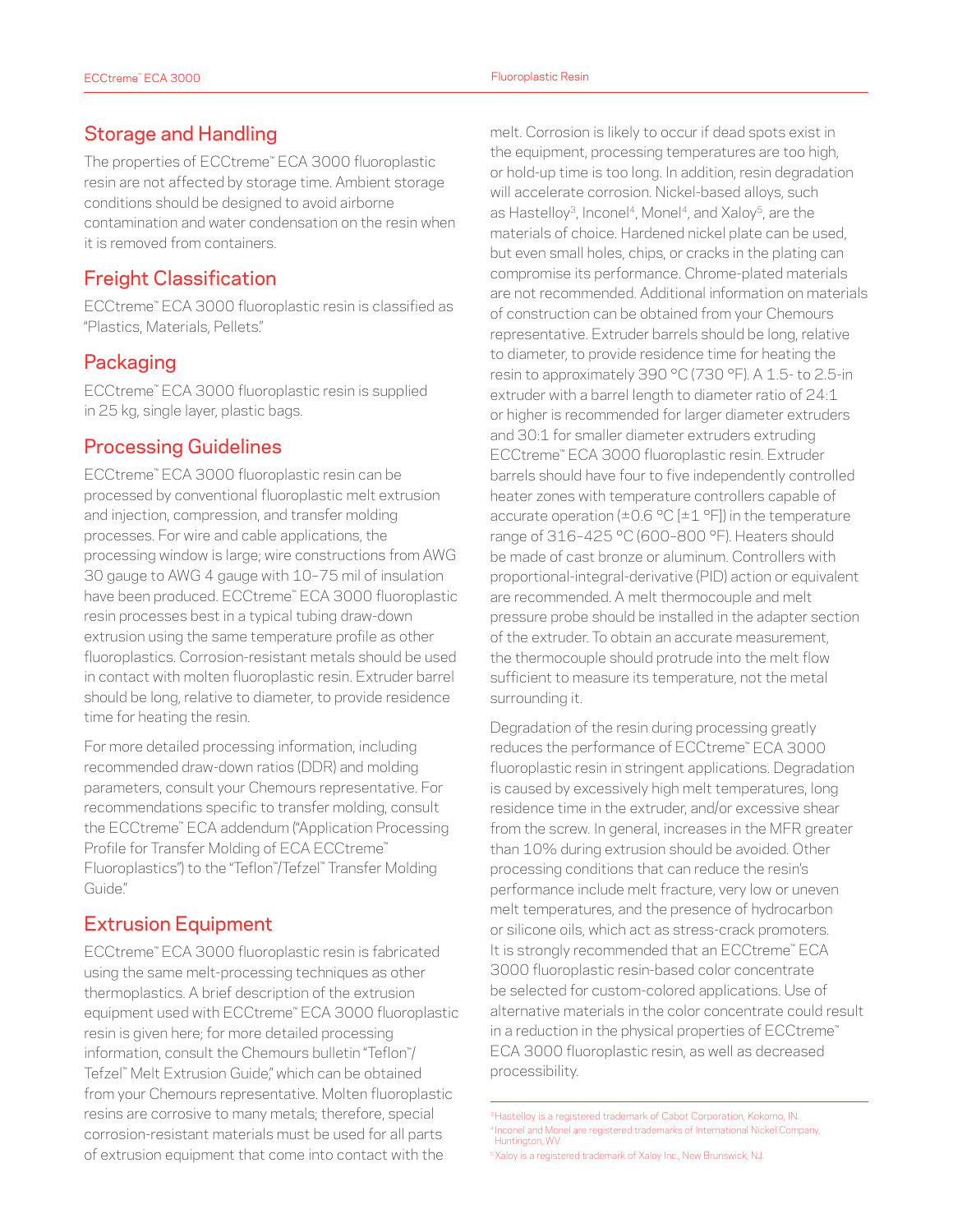#### High-Speed Wire Coating Techniques

Considerable experimentation has gone into the development of ECCtreme™ ECA 3000 fluoroplastic resin. This work has resulted in a resin that when processed within the recommended processing parameters will give a reliable, consistent manufacturing process for insulating wire. ECCtreme™ ECA 3000 fluoroplastic resin is applied as a wire insulation using tubing extrusion

techniques. It can be extruded using a wide range of DDRs; however, high draw-downs generally offer more favorable processing conditions. The draw ratio balance (DRB) should be in the range of 1.04–1.08. There is a complete discussion of DDR and DRB, including how they can be calculated, in the Chemours bulletin, "Teflon™ / Tefzel™ Melt Extrusion Guide." The melt temperature of the extrudate is critically important to the wire coating

#### **Table 1: Typical Property Data for ECCtreme™ ECA 3000 Fluoroplastic Resin**

| Property                                                                                             | <b>Test Method</b> |                   | Unit                         | <b>Typical Value</b>                    |                                                         |
|------------------------------------------------------------------------------------------------------|--------------------|-------------------|------------------------------|-----------------------------------------|---------------------------------------------------------|
| Upper Continuous Use Temperature <sup>1</sup>                                                        | <b>UL 746B</b>     |                   | $^{\circ}$ C ( $^{\circ}$ F) | 300 (572)                               |                                                         |
|                                                                                                      |                    |                   |                              | ECCtreme" ECA 3000<br>Neat (As sold)    | ECCtreme" ECA 3000<br>After Heat Treatment <sup>2</sup> |
| Thermal                                                                                              |                    |                   |                              |                                         |                                                         |
| Melt-Flow Rate                                                                                       | ISO 12086          | <b>ASTM D1238</b> | $g/10$ min                   | $\overline{7}$                          | $1 - 2$                                                 |
| <b>Melting Point</b>                                                                                 |                    | ASTM D4591        | $^{\circ}$ C ( $^{\circ}$ F) | 317 (603)                               | 322 (612)                                               |
| <b>Thermal Conductivity</b><br>50 °C (122 °F)<br>100°C(212°F)                                        |                    | ASTM C518         | W/mK                         | 0.188<br>0.198                          | 0.180<br>0.193                                          |
| Mechanical                                                                                           |                    |                   |                              |                                         |                                                         |
| <b>Tensile Strength</b><br>$23$ °C (73 °F)<br>200 °C (392 °F)<br>300 °C (572 °F)                     | ISO 12086          | ASTM D1708        | MPa (psi)                    | 20 (2,870)<br>8(1,220)<br>2(342)        | 16 (2,350)<br>9(1,300)<br>3(388)                        |
| <b>Ultimate Elongation</b><br>$23^{\circ}$ C (73 $^{\circ}$ F)<br>200 °C (392 °F)<br>300 °C (572 °F) | ISO 12086          | ASTM D1708        | $\%$                         | 335<br>430<br>585                       | 290<br>505<br>660                                       |
| Tensile Modulus<br>23 °C (73 °F)<br>200 °C (392 °F)<br>300 °C (572 °F)                               | ISO 12086          | ASTM D1708        | MPa (psi)                    | 447 (64,800)<br>50 (7,300)<br>10(1,450) | 567 (82,300)<br>62 (8,900)<br>17(2,470)                 |
| MIT Folding Endurance <sup>3</sup>                                                                   |                    | ASTM D21764       | Cycles                       | 15,000                                  | 140,000                                                 |
| Hardness Durometer                                                                                   | <b>ISO 868</b>     | ASTM D2240        | Shore D                      | <b>D55</b>                              | D <sub>55</sub>                                         |
| Impact Strength, Notched Izod, -41 °C (-42 °F)                                                       | ISO 180            | ASTM D256         | ft·lb/in                     | No Break                                | No Break                                                |
| Impact Strength, Unnotched Izod, 100 °C (212 °F)                                                     | ISO 180            | ASTM D4812        | ft·lb/in                     | No Break                                | No Break                                                |
| Electrical                                                                                           |                    |                   |                              |                                         |                                                         |
| Dielectric Constant, 23 °C (73 °F)<br>100 Hz<br>1 MHz                                                | <b>IEC 250</b>     | ASTM D150         |                              | 2.05<br>2.05                            | 2.05<br>2.05                                            |
| Dissipation Factor, 23 °C (73 °F)<br>100 Hz<br>1 MHz                                                 | <b>IEC 250</b>     | ASTM D150         |                              | < 0.00005<br>< 0.00015                  | < 0.00005<br>< 0.00009                                  |
| Other                                                                                                |                    |                   |                              |                                         |                                                         |
| Flammability Classification <sup>5</sup>                                                             |                    | <b>UL 94</b>      |                              | $V - Q$                                 | $V - O$                                                 |

Note: Typical properties are not suitable for specification purposes.

1Upper continuous use temperature is based on UL 746B testing; see UL E54681.

<sup>2</sup> Typical heat treatment indicates 7 days at 300 °C (572 °F).

<sup>3</sup>Depending on fabrication conditions.

4Historical standard.

<sup>5</sup>These results are based on laboratory tests under controlled conditions and do not reflect performance under actual fire conditions; current rating is a typical theoretical value.